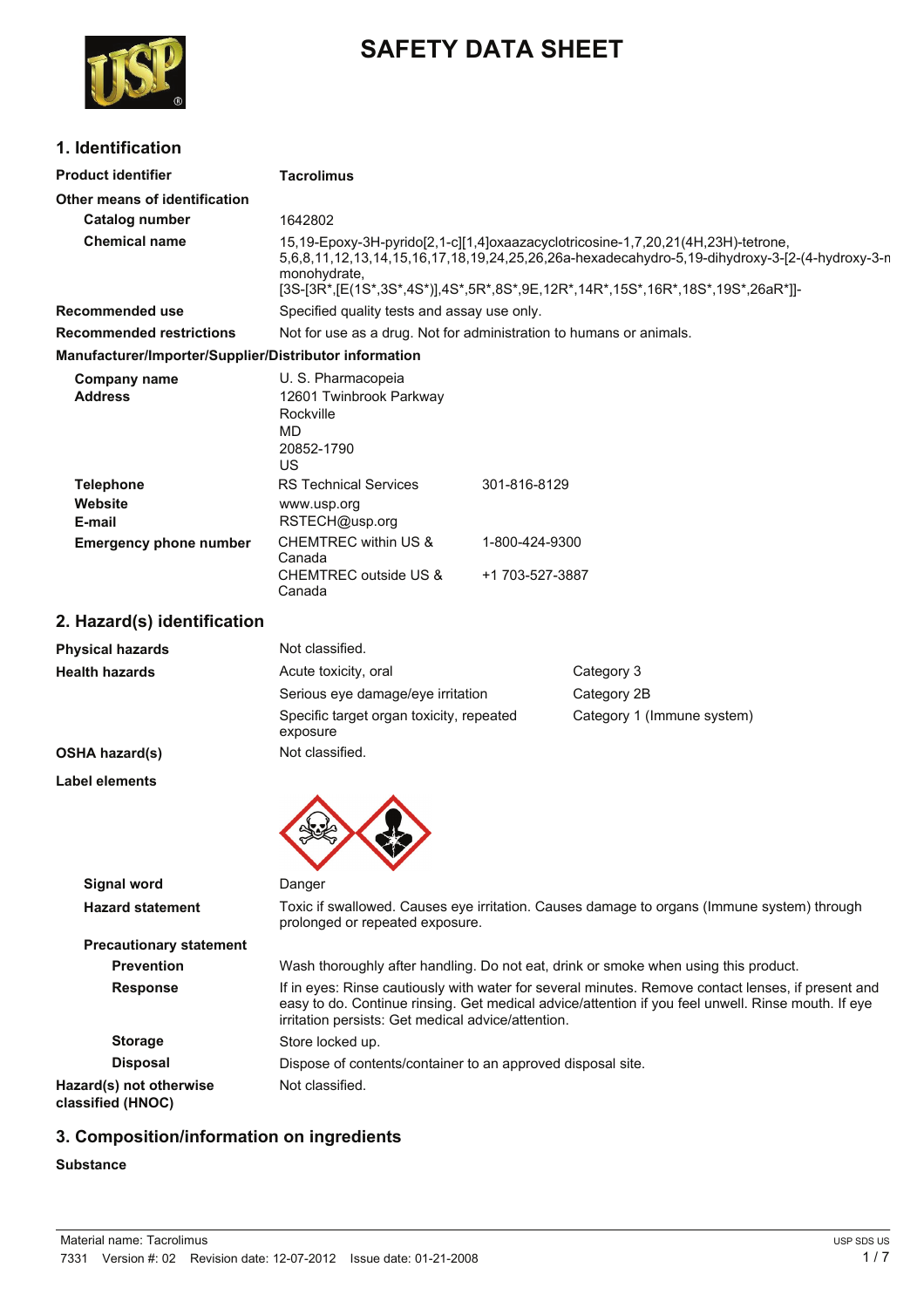| <b>Hazardous components</b><br><b>Chemical name</b>                          | Common name and synonyms                                                                                                                                                                                                                                                                                                                                                                                                                                                                                                                                                                                                                                                                                                                                                                                                                                                                                 | <b>CAS number</b> | %   |
|------------------------------------------------------------------------------|----------------------------------------------------------------------------------------------------------------------------------------------------------------------------------------------------------------------------------------------------------------------------------------------------------------------------------------------------------------------------------------------------------------------------------------------------------------------------------------------------------------------------------------------------------------------------------------------------------------------------------------------------------------------------------------------------------------------------------------------------------------------------------------------------------------------------------------------------------------------------------------------------------|-------------------|-----|
| Tacrolimus                                                                   |                                                                                                                                                                                                                                                                                                                                                                                                                                                                                                                                                                                                                                                                                                                                                                                                                                                                                                          | 109581-93-3       | 100 |
| 4. First-aid measures                                                        |                                                                                                                                                                                                                                                                                                                                                                                                                                                                                                                                                                                                                                                                                                                                                                                                                                                                                                          |                   |     |
| <b>Inhalation</b>                                                            | Move to fresh air. Call a physician if symptoms develop or persist.                                                                                                                                                                                                                                                                                                                                                                                                                                                                                                                                                                                                                                                                                                                                                                                                                                      |                   |     |
| <b>Skin contact</b>                                                          | Rinse skin with water/shower. Get medical attention if irritation develops and persists.                                                                                                                                                                                                                                                                                                                                                                                                                                                                                                                                                                                                                                                                                                                                                                                                                 |                   |     |
| Eye contact                                                                  | Rinse cautiously with water for several minutes. Get medical attention if irritation develops and<br>persists.                                                                                                                                                                                                                                                                                                                                                                                                                                                                                                                                                                                                                                                                                                                                                                                           |                   |     |
| Ingestion                                                                    | Call a physician or poison control center immediately. Rinse mouth thoroughly. Do not induce<br>vomiting without advice from poison control center. If vomiting occurs, keep head low so that<br>stomach content doesn't get into the lungs. Do not use mouth-to-mouth method if victim ingested<br>the substance.                                                                                                                                                                                                                                                                                                                                                                                                                                                                                                                                                                                       |                   |     |
| <b>Most important</b><br>symptoms/effects, acute and<br>delayed              | Irritation of eyes and mucous membranes. Prolonged exposure may cause chronic effects.                                                                                                                                                                                                                                                                                                                                                                                                                                                                                                                                                                                                                                                                                                                                                                                                                   |                   |     |
| Indication of immediate<br>medical attention and special<br>treatment needed | Provide general supportive measures and treat symptomatically. Do not induce vomiting.<br>Administer activated charcoal as a slurry. Perform gastric lavage. For protection of airways, place<br>in Trendelenburg and left lateral decubitus position or by endotracheal intubation. Control any<br>seizures first. Correct magnesium deficits. For seizures, administer intravenous diazepam or<br>lorazapam. If seizures occur, give phenobarbital. Monitor for hypotension, dysrhythmias,<br>respiratory depression, and need for endotracheal intubation. Evaluate for hypoglycemia,<br>electrolyte disturbances, and hypoxia. For hypertension and tachycardia, administer with<br>benzodiazepines. For severe hypertension, nitroprusside is preferred; labetalol, nitroglycerin, and<br>phentolamine are alternatives. Dialysis will not effectively remove this material. (Meditext) (USP<br>DI) |                   |     |
| <b>General information</b>                                                   | Remove from exposure. Remove contaminated clothing. For treatment advice, seek guidance<br>from an occupational health physician or other licensed health-care provider familiar with<br>workplace chemical exposures. In the United States, the national poison control center phone<br>number is 1-800-222-1222. If person is not breathing, give artificial respiration. If breathing is<br>difficult, give oxygen if available. Persons developing serious hypersensitivity (anaphylactic)<br>reactions must receive immediate medical attention.                                                                                                                                                                                                                                                                                                                                                    |                   |     |
| 5. Fire-fighting measures                                                    |                                                                                                                                                                                                                                                                                                                                                                                                                                                                                                                                                                                                                                                                                                                                                                                                                                                                                                          |                   |     |
| Suitable extinguishing media                                                 | Water spray, dry chemical, carbon dioxide, or foam as appropriate for surrounding fire and<br>materials.                                                                                                                                                                                                                                                                                                                                                                                                                                                                                                                                                                                                                                                                                                                                                                                                 |                   |     |
| Unsuitable extinguishing<br>media                                            | None known.                                                                                                                                                                                                                                                                                                                                                                                                                                                                                                                                                                                                                                                                                                                                                                                                                                                                                              |                   |     |
| Specific hazards arising from<br>the chemical                                | No unusual fire or explosion hazards noted.                                                                                                                                                                                                                                                                                                                                                                                                                                                                                                                                                                                                                                                                                                                                                                                                                                                              |                   |     |
| Special protective equipment<br>and precautions for firefighters             | Wear suitable protective equipment.                                                                                                                                                                                                                                                                                                                                                                                                                                                                                                                                                                                                                                                                                                                                                                                                                                                                      |                   |     |
| <b>Fire-fighting</b><br>equipment/instructions                               | As with all fires, evacuate personnel to a safe area. Firefighters should use self-contained<br>breathing equipment and protective clothing.                                                                                                                                                                                                                                                                                                                                                                                                                                                                                                                                                                                                                                                                                                                                                             |                   |     |
| <b>Specific methods</b>                                                      | Cool containers exposed to flames with water until well after the fire is out.                                                                                                                                                                                                                                                                                                                                                                                                                                                                                                                                                                                                                                                                                                                                                                                                                           |                   |     |
| 6. Accidental release measures                                               |                                                                                                                                                                                                                                                                                                                                                                                                                                                                                                                                                                                                                                                                                                                                                                                                                                                                                                          |                   |     |
| Personal precautions,<br>protective equipment and<br>emergency procedures    | Keep unnecessary personnel away. Do not touch damaged containers or spilled material unless<br>wearing appropriate protective clothing. Ensure adequate ventilation. Avoid inhalation of dust from<br>the spilled material. Wear appropriate personal protective equipment.                                                                                                                                                                                                                                                                                                                                                                                                                                                                                                                                                                                                                              |                   |     |
| <b>Methods and materials for</b><br>containment and cleaning up              | Sweep up or vacuum up spillage and collect in suitable container for disposal. Avoid the<br>generation of dusts during clean-up. For waste disposal, see section 13 of the SDS. Wash spill<br>site.                                                                                                                                                                                                                                                                                                                                                                                                                                                                                                                                                                                                                                                                                                      |                   |     |
| 7. Handling and storage                                                      |                                                                                                                                                                                                                                                                                                                                                                                                                                                                                                                                                                                                                                                                                                                                                                                                                                                                                                          |                   |     |
| <b>Precautions for safe handling</b>                                         | As a general rule, when handling USP Reference Standards, avoid all contact and inhalation of<br>dust, mists, and/or vapors associated with the material. Clean equipment and work surfaces with<br>suitable detergent or solvent after use. After removing gloves, wash hands and other exposed<br>skin thoroughly. Use of a designated area is recommended for handling of potent materials.                                                                                                                                                                                                                                                                                                                                                                                                                                                                                                           |                   |     |
| Conditions for safe storage,<br>including any incompatibilities              | Store in tight container as defined in the USP-NF. This material should be handled and stored per<br>label instructions to ensure product integrity.                                                                                                                                                                                                                                                                                                                                                                                                                                                                                                                                                                                                                                                                                                                                                     |                   |     |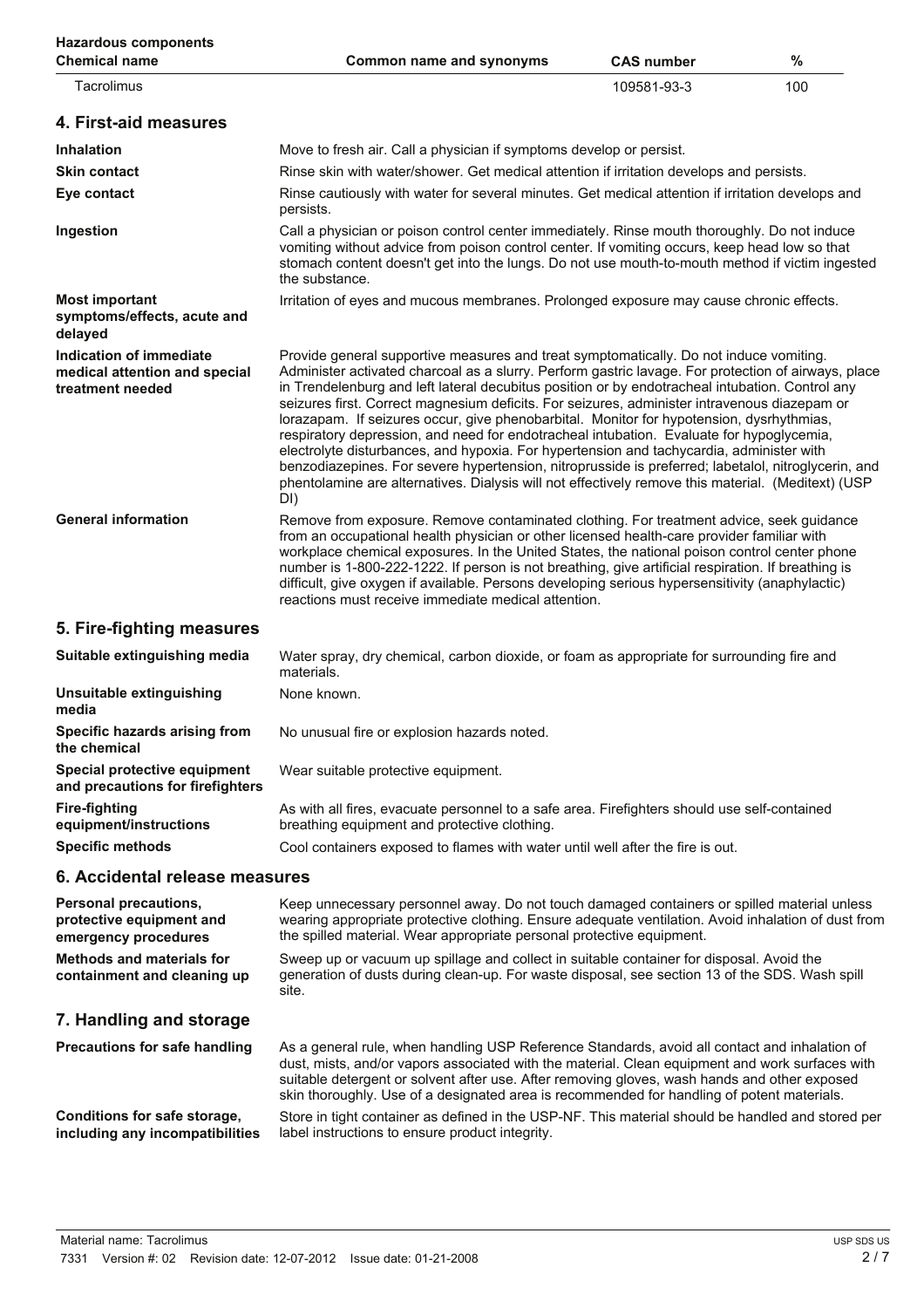### **8. Exposure controls/personal protection**

#### **Exposure limit values**

**Industrial Use**

| <b>Material</b>                          | <b>Type</b>                                                            | Value                                                                                                                                                                                                                                                                                                                                                                                                                                                                                                                                                                                                                                                                                                                                                                                                                   |  |
|------------------------------------------|------------------------------------------------------------------------|-------------------------------------------------------------------------------------------------------------------------------------------------------------------------------------------------------------------------------------------------------------------------------------------------------------------------------------------------------------------------------------------------------------------------------------------------------------------------------------------------------------------------------------------------------------------------------------------------------------------------------------------------------------------------------------------------------------------------------------------------------------------------------------------------------------------------|--|
| Tacrolimus (CAS<br>109581-93-3)          | <b>TWA</b>                                                             | 0.2 micrograms/m3                                                                                                                                                                                                                                                                                                                                                                                                                                                                                                                                                                                                                                                                                                                                                                                                       |  |
| <b>Biological limit values</b>           | No biological exposure limits noted for the ingredient(s).             |                                                                                                                                                                                                                                                                                                                                                                                                                                                                                                                                                                                                                                                                                                                                                                                                                         |  |
| Appropriate engineering<br>controls      | materials.<br>glovebox, or other effective containment.                | Airborne exposure should be controlled primarily by engineering controls such as general dilution<br>ventilation, local exhaust ventilation, or process enclosure. Local exhaust ventilation is generally<br>preferred to general exhaust because it can control the contaminant at its source, preventing<br>dispersion into the work area. An industrial hygiene survey involving air monitoring may be used<br>to determine the effectiveness of engineering controls. Effectiveness of engineering controls<br>intended for use with highly potent materials should be assessed by use of nontoxic surrogate<br>Avoid any open handling of this material, particularly for grinding, crushing, weighing or other<br>dust-generating or aerosol-generating procedures. Use a laboratory fume hood, vented enclosure, |  |
|                                          | Individual protection measures, such as personal protective equipment  |                                                                                                                                                                                                                                                                                                                                                                                                                                                                                                                                                                                                                                                                                                                                                                                                                         |  |
| <b>Eye/face protection</b>               |                                                                        | Safety glasses with sideshields are recommended. Face shields or goggles may be required if<br>splash potential exists or if corrosive materials are present. Approved eye protection (e.g., bearing<br>the ANSI Z87 or CSA stamp) is preferred. Maintain eyewash facilities in the work area.                                                                                                                                                                                                                                                                                                                                                                                                                                                                                                                          |  |
| <b>Skin protection</b>                   |                                                                        |                                                                                                                                                                                                                                                                                                                                                                                                                                                                                                                                                                                                                                                                                                                                                                                                                         |  |
| <b>Hand protection</b>                   |                                                                        | Chemically compatible gloves. For handling solutions, ensure that the glove material is protective<br>against the solvent being used. Use handling practices that minimize direct hand contact.<br>Employees who are sensitive to natural rubber (latex) should use nitrile or other synthetic nonlatex<br>gloves. Use of powdered latex gloves should be avoided due to the risk of latex allergy. This<br>material is extremely potent. To reduce the risk of contamination of skin and surfaces, wear two<br>pairs of gloves. Remove the outer gloves after handling and cleanup of the material, and remove<br>the inner gloves only after removing other personal protective equipment.                                                                                                                            |  |
| Other                                    | be necessary to prevent take-home contamination.                       | For handling of laboratory scale quantities, a disposable lab coat or isolation gown over street<br>clothes is recommended. Where significant quantities are handled, work clothing and booties may                                                                                                                                                                                                                                                                                                                                                                                                                                                                                                                                                                                                                     |  |
| <b>Respiratory protection</b>            | (applicable U.S. regulation OSHA 29 CFR 1910.134).                     | Where respirators are deemed necessary to reduce or control occupational exposures, use<br>NIOSH-approved respiratory protection and have an effective respirator program in place                                                                                                                                                                                                                                                                                                                                                                                                                                                                                                                                                                                                                                      |  |
| <b>Thermal hazards</b>                   | Not available.                                                         |                                                                                                                                                                                                                                                                                                                                                                                                                                                                                                                                                                                                                                                                                                                                                                                                                         |  |
| <b>General hygiene</b><br>considerations | Handle in accordance with good industrial hygiene and safety practice. |                                                                                                                                                                                                                                                                                                                                                                                                                                                                                                                                                                                                                                                                                                                                                                                                                         |  |

### **9. Physical and chemical properties**

| Appearance                                   | White crystalline powder.       |
|----------------------------------------------|---------------------------------|
| <b>Physical state</b>                        | Solid.                          |
| Form                                         | Powder.                         |
| Odor                                         | Not available.                  |
| <b>Odor threshold</b>                        | Not available.                  |
| рH                                           | Not available.                  |
| Melting point/freezing point                 | 260.6 - 271.4 °F (127 - 133 °C) |
| Initial boiling point and boiling<br>range   | Not available.                  |
| <b>Flash point</b>                           | Not available.                  |
| <b>Evaporation rate</b>                      | Not available.                  |
| Flammability (solid, gas)                    | Not applicable.                 |
| Upper/lower flammability or explosive limits |                                 |
| <b>Flammability limit - lower</b><br>$(\%)$  | Not available.                  |
| <b>Flammability limit - upper</b><br>$(\%)$  | Not available.                  |
| Explosive limit - lower (%)                  | Not available.                  |
| Explosive limit - upper (%)                  | Not available.                  |
| Vapor pressure                               | Not available.                  |
| Vapor density                                | Not available.                  |

Material name: Tacrolimus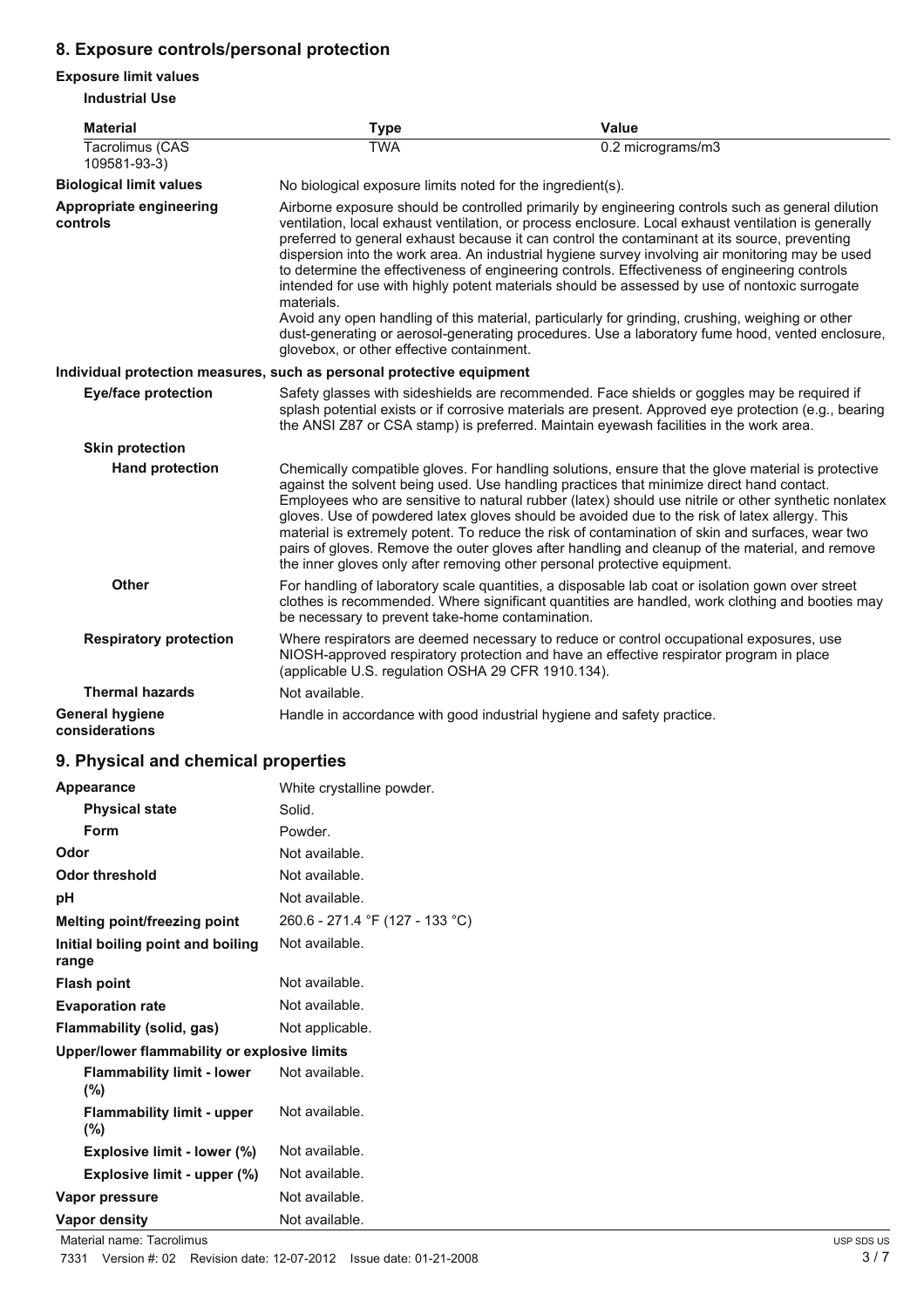| <b>Relative density</b>                           | Not available.                                                                                                                                                                         |
|---------------------------------------------------|----------------------------------------------------------------------------------------------------------------------------------------------------------------------------------------|
| Solubility in water                               | Insoluble.                                                                                                                                                                             |
| <b>Partition coefficient</b><br>(n-octanol/water) | Not available.                                                                                                                                                                         |
| <b>Auto-ignition temperature</b>                  | Not available.                                                                                                                                                                         |
| Decomposition temperature                         | Not available.                                                                                                                                                                         |
| <b>Viscosity</b>                                  | Not available.                                                                                                                                                                         |
| <b>Other information</b>                          |                                                                                                                                                                                        |
| <b>Chemical family</b>                            | Macrolide.                                                                                                                                                                             |
| Molecular formula                                 | C44H69NO12 H2O                                                                                                                                                                         |
| <b>Molecular weight</b>                           | 822.03                                                                                                                                                                                 |
| Solubility (other)                                | Freely soluble in ethanol; very soluble in methanol; soluble in acetone, in ethyl acetate, in<br>chloroform, and in diethyl ether; sparingly soluble in hexane and in petroleum ether. |

### **10. Stability and reactivity**

| <b>Reactivity</b>                            | No reactivity hazards known.                                                                       |
|----------------------------------------------|----------------------------------------------------------------------------------------------------|
| <b>Chemical stability</b>                    | Stable at normal conditions.                                                                       |
| <b>Possibility of hazardous</b><br>reactions | No dangerous reaction known under conditions of normal use.                                        |
| <b>Conditions to avoid</b>                   | None under normal conditions.                                                                      |
| Incompatible materials                       | Strong oxidizing agents.                                                                           |
| <b>Hazardous decomposition</b><br>products   | NO <sub>x</sub> . Irritating and/or toxic fumes or gases. Emits toxic fumes under fire conditions. |

### **11. Toxicological information**

### **Information on likely routes of exposure**

| Ingestion                                                                                                                                                                   | Toxic if swallowed.                                                                                                                             |                     |  |
|-----------------------------------------------------------------------------------------------------------------------------------------------------------------------------|-------------------------------------------------------------------------------------------------------------------------------------------------|---------------------|--|
| <b>Inhalation</b>                                                                                                                                                           | Due to lack of data the classification is not possible.                                                                                         |                     |  |
| <b>Skin contact</b>                                                                                                                                                         | Due to lack of data the classification is not possible.                                                                                         |                     |  |
| Eye contact                                                                                                                                                                 | Causes eye irritation.                                                                                                                          |                     |  |
| Symptoms related to the<br>physical, chemical, and<br>toxicological characteristics                                                                                         | Nausea. Diarrhea. Muscle pain. Dizziness. Difficulty sleeping. Rash. Itching. Trembling.<br>Headache. Numbness or tingling of skin. Joint pain. |                     |  |
| Delayed and immediate effects<br>of exposure                                                                                                                                | High blood pressure. Kidney damage. Seizures. Delirium. Immunosuppression. Coma.                                                                |                     |  |
| <b>Chronic effects</b>                                                                                                                                                      | Causes damage to organs through prolonged or repeated exposure.                                                                                 |                     |  |
| <b>Medical conditions aggravated</b><br>by exposure                                                                                                                         | Netherton's syndrome. Impaired kidney function: Impaired liver function.                                                                        |                     |  |
| <b>Acute toxicity</b>                                                                                                                                                       | Toxic if swallowed.                                                                                                                             |                     |  |
| <b>Product</b>                                                                                                                                                              | <b>Species</b>                                                                                                                                  | <b>Test Results</b> |  |
| Tacrolimus (CAS 109581-93-3)                                                                                                                                                |                                                                                                                                                 |                     |  |
| Oral                                                                                                                                                                        |                                                                                                                                                 |                     |  |
| LD50                                                                                                                                                                        | Mouse                                                                                                                                           | 134 mg/kg, $(male)$ |  |
| <b>Skin corrosion/irritation</b>                                                                                                                                            | Based on available data, the classification criteria are not met.                                                                               |                     |  |
| Serious eye damage/eye<br>irritation                                                                                                                                        | Causes eye irritation.                                                                                                                          |                     |  |
| <b>Local effects</b><br>Irritancy test<br>Result: Irritant.<br>Species: Rabbit<br>Organ: Eye.<br>Irritancy test<br>Result: Non-Irritant.<br>Species: Rabbit<br>Organ: Skin. |                                                                                                                                                 |                     |  |
| <b>Respiratory sensitization</b>                                                                                                                                            | Due to lack of data the classification is not possible.                                                                                         |                     |  |
| <b>Skin sensitization</b>                                                                                                                                                   | Due to lack of data the classification is not possible.                                                                                         |                     |  |
| Germ cell mutagenicity                                                                                                                                                      | Based on available data, the classification criteria are not met.                                                                               |                     |  |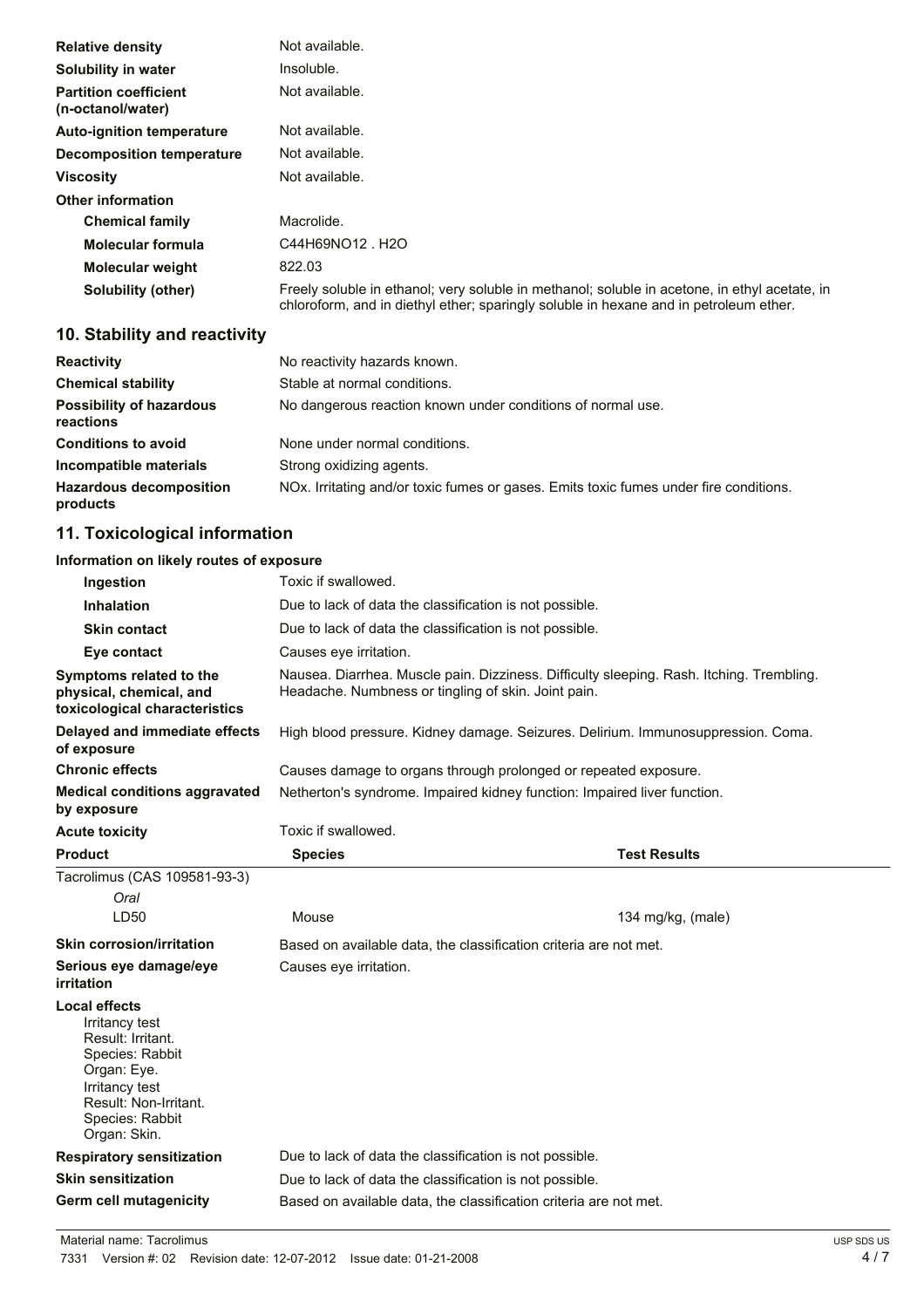#### **Mutagenicity**

E. coli Result: Negative. In vitro CHO/HGPRT assay Result: Negative. In vitro Chinese hamster lung-derived cells assay Result: Negative. In vivo clastogenicity assay Result: Negative. Species: Mouse S. typhimurium Ames assay Result: Negative.

**Carcinogenicity** This product is not considered to be a carcinogen by IARC, ACGIH, NTP, or OSHA.

1.1 - 111 mg/kg/day Carcinogenicity study (tacrolimus ointment) Result: Incidence of skin tumors was minimal. Species: Mouse Test Duration: 104 weeks 3 mg/kg Carcinogenicity study Result: No relationship between tumor incidence and dosage. Species: Mouse Test Duration: 80 weeks 3.5 mg/kg Carcinogenicity study (dermal) Result: Lymphomas were noted (0.1% tacrolimus ointment). Species: Mouse 5 mg/kg Carcinogenicity study Result: No relationship between tumor incidence and dosage. Species: Rat Test Duration: 104 weeks Photocarcinogenicity study Result: Time to onset skin tumor formation was decreased. Species: Mouse Test Duration: 40 weeks

#### **Reproductive toxicity** Based on available data, the classification criteria are not met.

#### **Reproductivity**

| <b>Reproductivity</b>                                |                                                                                 |
|------------------------------------------------------|---------------------------------------------------------------------------------|
| 0.32 - 1 mg/kg Reproductivity test                   |                                                                                 |
|                                                      | Result: Maternal toxicity observed; increased incidence of                      |
| abortions.                                           |                                                                                 |
| Species: Rabbit                                      |                                                                                 |
| 1 - 3.2 mg/kg Reproductivity test                    |                                                                                 |
| Result: Reduced pup weights.                         |                                                                                 |
| Species: Rat                                         |                                                                                 |
| 3.2 mg/kg Reproductivity test                        |                                                                                 |
| Result: Maternal toxicity observed; increase in late |                                                                                 |
|                                                      | resorptions; decreased number of live births; decreased pup                     |
| weight and viability.                                |                                                                                 |
| Species: Rat                                         |                                                                                 |
| Specific target organ toxicity -                     | Due to lack of data the classification is not possible.                         |
| single exposure                                      |                                                                                 |
| Specific target organ toxicity -                     | Causes damage to organs (Immune system) through prolonged or repeated exposure. |
| repeated exposure                                    |                                                                                 |
| <b>Aspiration hazard</b>                             | Based on available data, the classification criteria are not met.               |
| 12 Ecological information                            |                                                                                 |

#### **12. Ecological information**

| <b>Ecotoxicity</b>               | No ecotoxicity data noted for the ingredient(s).           |
|----------------------------------|------------------------------------------------------------|
| Persistence and degradability    | No data is available on the degradability of this product. |
| <b>Bioaccumulative potential</b> | Not available.                                             |
| Mobility in soil                 | Not available.                                             |
| Other adverse effects            | Not available.                                             |

#### **13. Disposal considerations**

| <b>Disposal instructions</b> | This product, in its present state, when discarded or disposed of, is not a hazardous waste<br>according to Federal regulations (40 CFR 261.4 (b)(4)). Under RCRA, it is the responsibility of<br>the user of the product to determine, at the time of disposal, whether the product meets RCRA<br>criteria for hazardous waste. Dispose in accordance with all applicable requiations. |
|------------------------------|-----------------------------------------------------------------------------------------------------------------------------------------------------------------------------------------------------------------------------------------------------------------------------------------------------------------------------------------------------------------------------------------|
| Local disposal regulations   | Not available.                                                                                                                                                                                                                                                                                                                                                                          |
| Hazardous waste code         | Not regulated.                                                                                                                                                                                                                                                                                                                                                                          |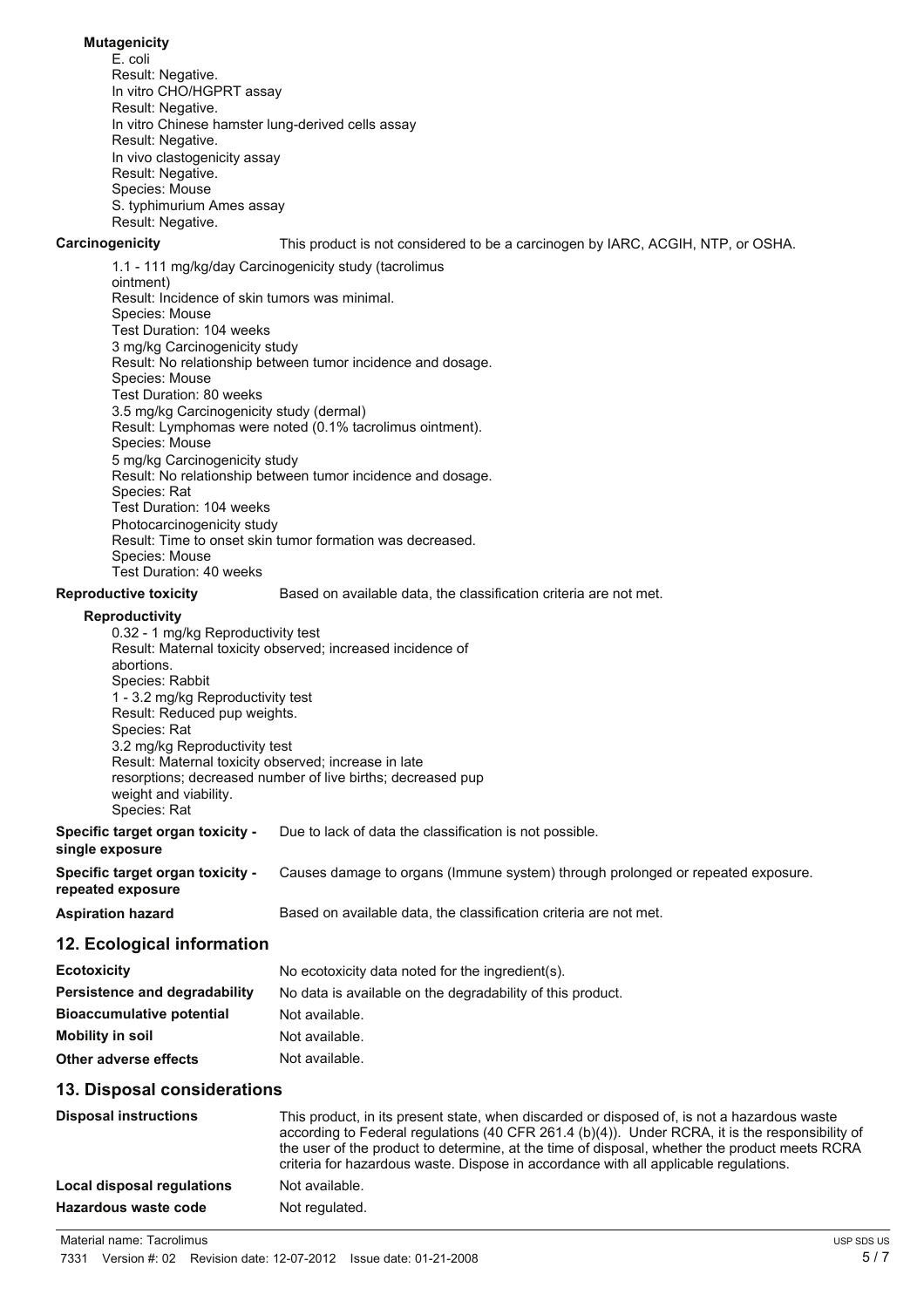**Waste from residues / unused products**

Empty containers or liners may retain some product residues. This material and its container must be disposed of in a safe manner (see: Disposal instructions).

**Contaminated packaging** Empty containers should be taken to an approved waste handling site for recycling or disposal. Since emptied containers may retain product residue, follow label warnings even after container is emptied.

#### **14. Transport information**

#### **DOT**

| UN number<br>UN proper shipping name | UN2811<br>Toxic solid, organic, n.o.s. (Tacrolimus) |
|--------------------------------------|-----------------------------------------------------|
| Transport hazard class(es)           | 6.1                                                 |
| Subsidiary class(es)                 | Not available.                                      |
| Packing group                        | Ш                                                   |
|                                      |                                                     |

#### **IATA**

**UN number** UN2811 **UN proper shipping name** Toxic solid, organic, n.o.s. (Tacrolimus) **Transport hazard class(es)** 6.1 Subsidiary class(es) **Packaging group** III **Environmental hazards** No

No information available.

**Transport in bulk according to Annex II of MARPOL 73/78 and the IBC Code**

**DOT; IATA**



#### **15. Regulatory information**

**US federal regulations** CERCLA/SARA Hazardous Substances - Not applicable.

One or more components are not listed on TSCA.

#### **Superfund Amendments and Reauthorization Act of 1986 (SARA)**

|                                                     | 0.10.10 / 1.110.10.110.110 and Nouathon Lation Aot 0. 1999 (9/1191)                                                                                                                               |                        |
|-----------------------------------------------------|---------------------------------------------------------------------------------------------------------------------------------------------------------------------------------------------------|------------------------|
| <b>Hazard categories</b>                            | Immediate Hazard - Yes<br>Delayed Hazard - No<br>Fire Hazard - No<br>Pressure Hazard - No<br>Reactivity Hazard - No                                                                               |                        |
| <b>SARA 302 Extremely</b><br>hazardous substance    | No                                                                                                                                                                                                |                        |
| SARA 311/312 Hazardous<br>chemical                  | <b>No</b>                                                                                                                                                                                         |                        |
| Other federal regulations                           |                                                                                                                                                                                                   |                        |
| <b>Safe Drinking Water Act</b><br>(SDWA)            | Not regulated.                                                                                                                                                                                    |                        |
| <b>Food and Drug</b><br><b>Administration (FDA)</b> | Not regulated.                                                                                                                                                                                    |                        |
| US state regulations                                | California Safe Drinking Water and Toxic Enforcement Act of 1986 (Proposition 65): This material<br>is not known to contain any chemicals currently listed as carcinogens or reproductive toxins. |                        |
| <b>International Inventories</b>                    |                                                                                                                                                                                                   |                        |
| Country(s) or region                                | <b>Inventory name</b>                                                                                                                                                                             | On inventory (yes/no)* |
| Australia                                           | Australian Inventory of Chemical Substances (AICS)                                                                                                                                                | No                     |
| Canada                                              | Domestic Substances List (DSL)                                                                                                                                                                    | No                     |
| Canada                                              | Non-Domestic Substances List (NDSL)                                                                                                                                                               | No                     |
| China                                               | Inventory of Existing Chemical Substances in China (IECSC)                                                                                                                                        | No                     |
| Europe                                              | European Inventory of Existing Commercial Chemical<br>Substances (EINECS)                                                                                                                         | No                     |